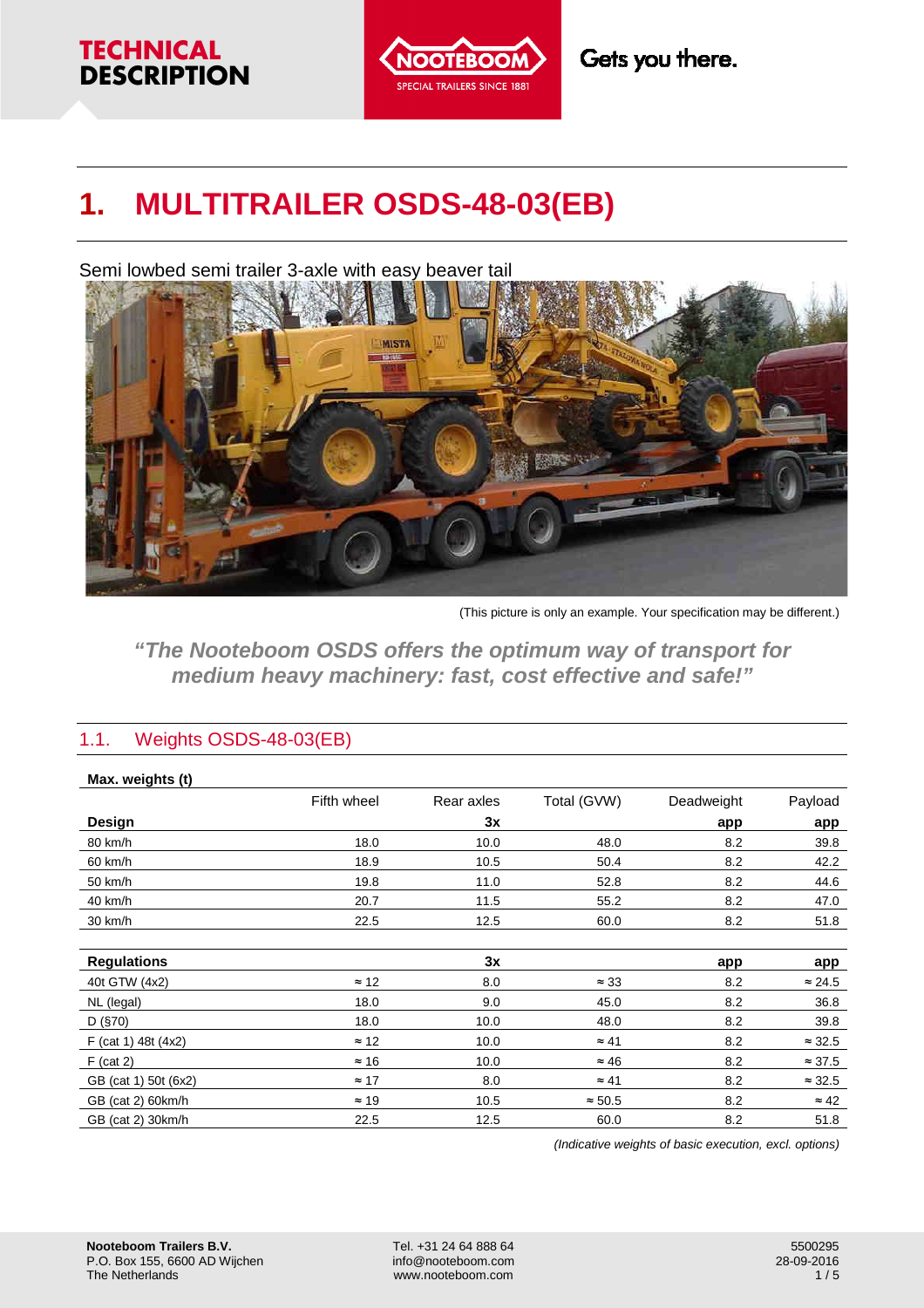



## 1.2. Dimensions OSDS-48-03(EB)





(Drawing 5131513 basic execution, excl. options)

| <b>Gooseneck</b>   |                                                   |                               |  |  |
|--------------------|---------------------------------------------------|-------------------------------|--|--|
| H1                 | Fifth wheel height: suits tractor coupling height | $1200 - 1250$ mm              |  |  |
| L1                 | Length gooseneck overall:                         | 3800 mm                       |  |  |
| L <sub>2</sub>     | Front overhang:                                   | 1200 mm                       |  |  |
| R <sub>1</sub>     | Front radius:                                     | 1500 mm                       |  |  |
| R <sub>2</sub>     | Tail swing space under gooseneckl:                | 2350 mm                       |  |  |
| <b>Loading bed</b> |                                                   |                               |  |  |
| H <sub>2</sub>     | Height loaded + stroke                            | 860 mm - 70/+ 130 mm          |  |  |
| L <sub>3</sub>     | Length loading bed:                               | 9250 mm                       |  |  |
| S <sub>2</sub>     | Loading bed rear slope:                           | 1150 mm $\times$ 5 $^{\circ}$ |  |  |
| W <sub>2</sub>     | Width loading bed:                                | 2520 mm                       |  |  |
| Axle bogie         |                                                   |                               |  |  |
| A <sub>1</sub>     | Kingpin $-$ first axle:                           | 7190 mm                       |  |  |
| A4                 | Axle distance rear bogie:                         | 2x 1360 mm                    |  |  |
| A5                 | Rear overhang:                                    | 2000 mm                       |  |  |
| T <sub>1</sub>     | Kingpin - rear:                                   | 11910 mm                      |  |  |

(Dimensions basic execution, excl. options)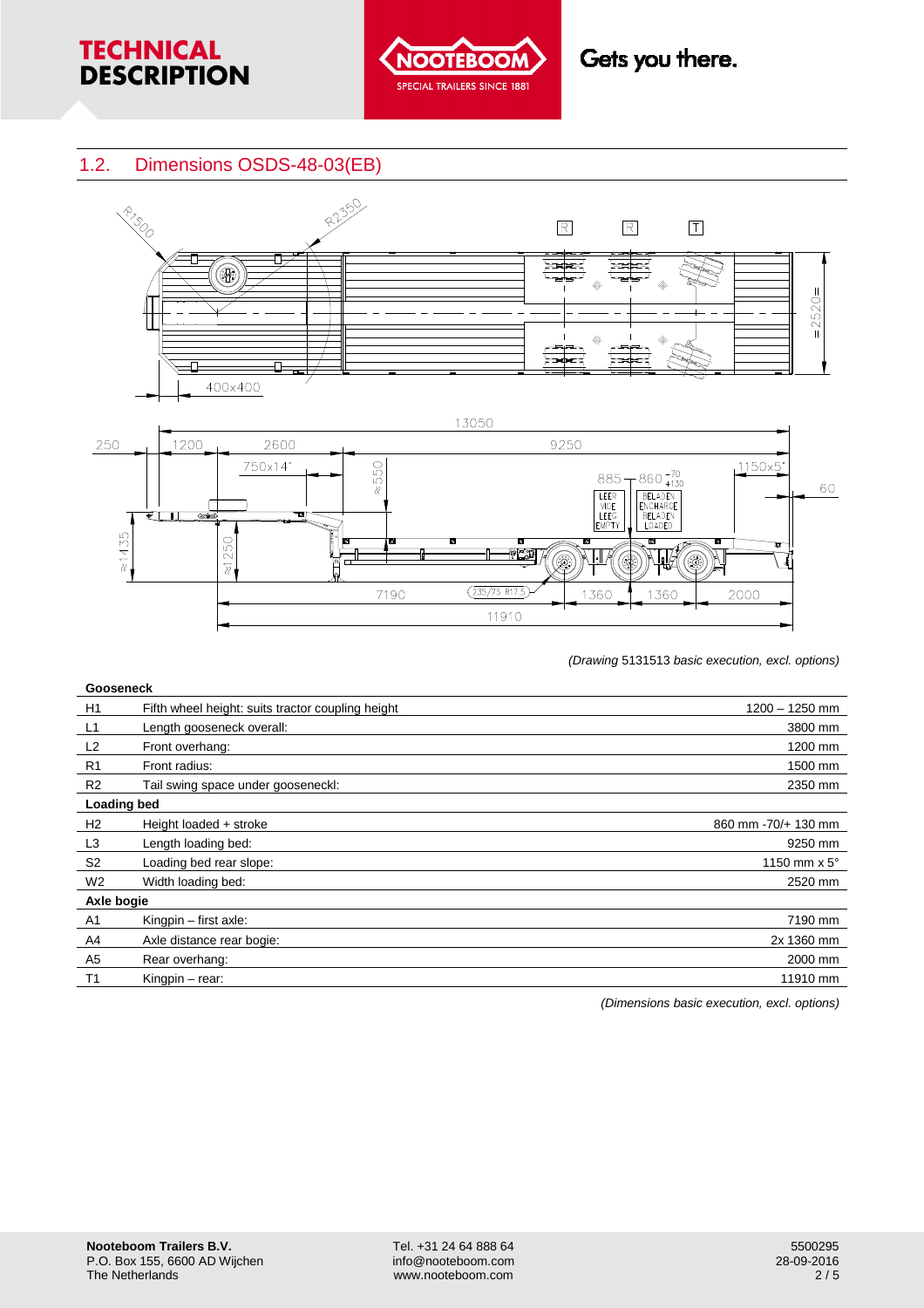



## Gets you there.

## 1.3. Specification OSDS-48-03(EB)

#### **Gooseneck**

- Suitable for 4x2, 6x2 and 6x4 tractors.
- Separate connection unit with all feed connections centralised.
- Gooseneck section only 185 mm thick, featuring a low platform at no excessive deadweight or extreme flexibility.
- **Rear end slope to maximise the load space and facilitate simple drive-on.**
- Floor of longitudinal 28mm hardwood, also the sloping part.
- Kingpin 2", exchangeable.
- Front corners chamfered 400 x 400mm, to reduce the front radius.
- 1 spare wheel clamp right, including 1 lying spare wheel.
- Landing gear with T-feet and 1 crank at the left, make Jost.
- 1 pair of stake pockets 96x66x6mm in the side raves of the gooseneck, app. mid-position, also for retrofit of boards on the gooseneck.
- 3 pairs Nooteboom droprings, TÜV certified (LC 5.000 daN) in the side raves of the gooseneck.



#### **Loading bed**

- Central box-section mainmember and suitable crossmembers result in a torsion-rigid frame, therefore offering superb stability when loaded.
- Hardwood floor of 40mm is covering the area between mainmembers and side raves. The area over the axles covered by 6/8mm chequer plate.
- Where necessary the cross connections are reinforced to withstand the load of passing-over machinery.
- EC Side guards underneath of aluminium, from the landing gear till the foremost axle.
- 8 pairs Nooteboom droprings, TÜV certified (LC 8.000 daN) in the side raves every app. 1,3m.
- Integrated u-channel at the rear for hook-on ramps, suiting app. 16 cm thick ramps. Ramps selves to be found under options.



#### **Axle bogie**

- Axles make SAF with compact design hubs and drum brakes. The rearmost axle is self tracking, when reversing it has to be locked by the hand valve or by the electric remote lock valve.
- Spray suppression with side plates around each axle and spray flaps behind each tyre.
- Tyres Michelin 235/75R17,5 XTE 2+ (143/141J) on steel rims, twin mounted.

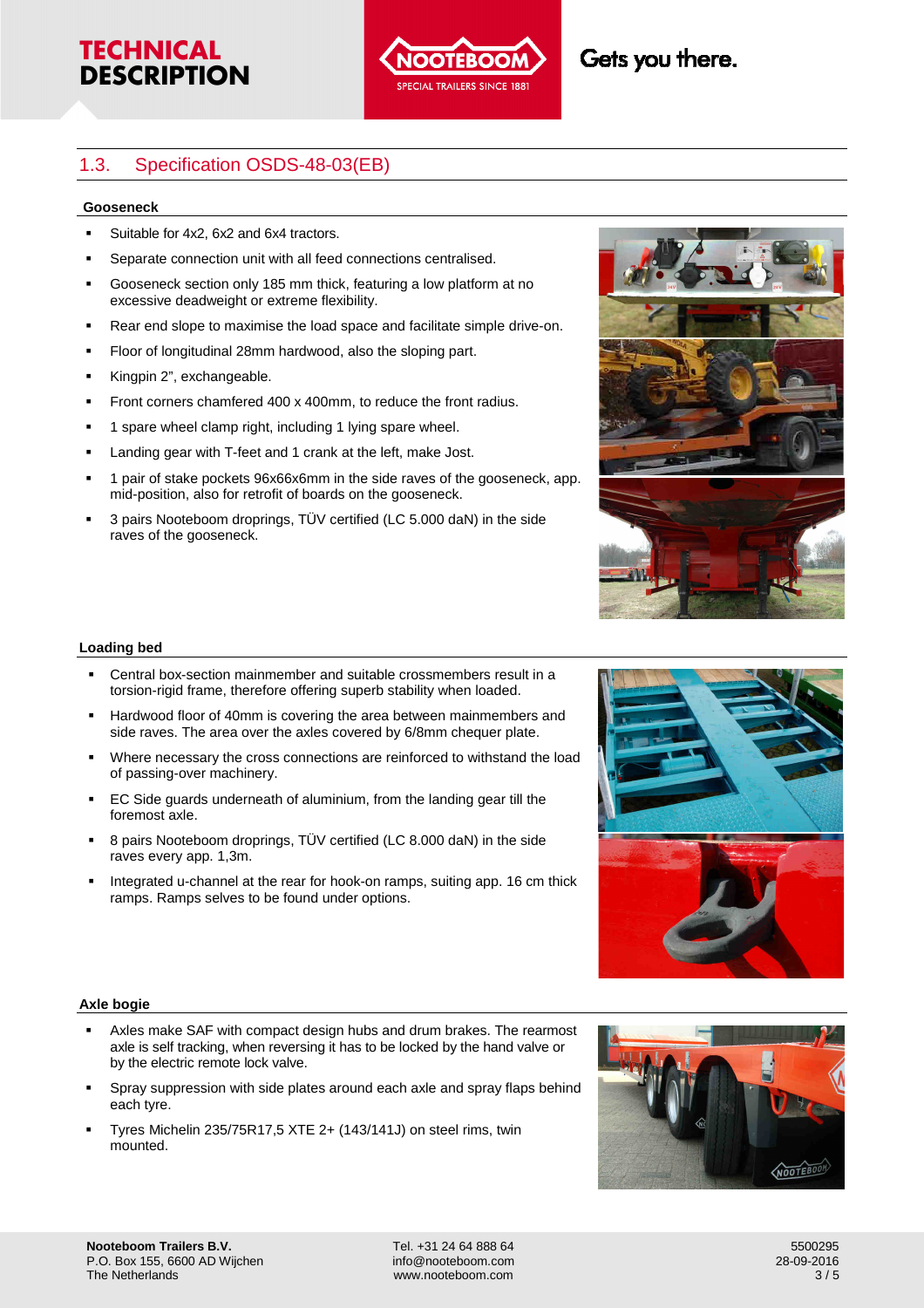#### **Nooteboom Trailers B.V.**  P.O. Box 155, 6600 AD Wijchen The Netherlands

- Air suspension incl. raise/lower with a stroke of 200mm. All controls positioned close together left.
- Gauge, connected to the suspension, for axle load indication.

#### **Brakes**

**TECHNICAL DESCRIPTION** 

- 2 line Wabco EBS air/electronic brake system, with Automatic Load sensing Regulation (ALR), Anti-Skid (ABS), and Roll-over Stability Support (RSS).
- Drum brakes (300x200mm) with automatic slack adjusters (AGS).
- Parking brake by spring brake cylinders on more axles.

#### **Illumination**

- Hella 24 Volt illumination system according to ISO, with 2 pieces 7-core sockets (ISO-N and ISO-S) on the front end.
- Wiring based on Hella EasyCon and complying with insulation norm IP69, suitable for ADR.
- White/red corner lights, orange side lamps and license plate lamps in LED version.
- Square LED taillights (According to EC guidelines, the truck must be suitable to monitor the (LED) indicator lamps of the trailer.
- **1** complete mounting provision for flashing beacon at rear-left (excl. beacon itself).
- Reflective tape at sides and rear in yellow, with ECE appoval.

#### **Preservation**

- After construction the complete steel frame is shotblasted, **hot zinc sprayed**, painted with a 2-pack primer and a 2-pack top coat in 1 color of your choice. (Metalic paint at extra cost.) Afterwards the mounting of miscellaneous components and systems follows.
- The wheels and the headboard are finished in powder coat silver grey RAL 9006.
- Some components such as hydraulic cilinders, airtanks, axles, etc are finished by the suppliers and therefore not in the chassis colour.
- Some components such as the connection unit at front, as well as many options are galvanised.









**TRAILERS FRS** 

 $\overline{\mathbf{x}}$  $\overline{\mathbf{2}}$ 

 $0.7$  2.0 6.5  $0.4$   $1.7$  68  $\frac{1}{5.0}$ 



Gets you there.

**WABCO** 

NOOTEBOOM B.V.

F4-13R-110529/Fxt 04 80

 $\frac{0}{0}$ 

 $2S/2M$ 

DS-48-03 XMR0SD000G0000554